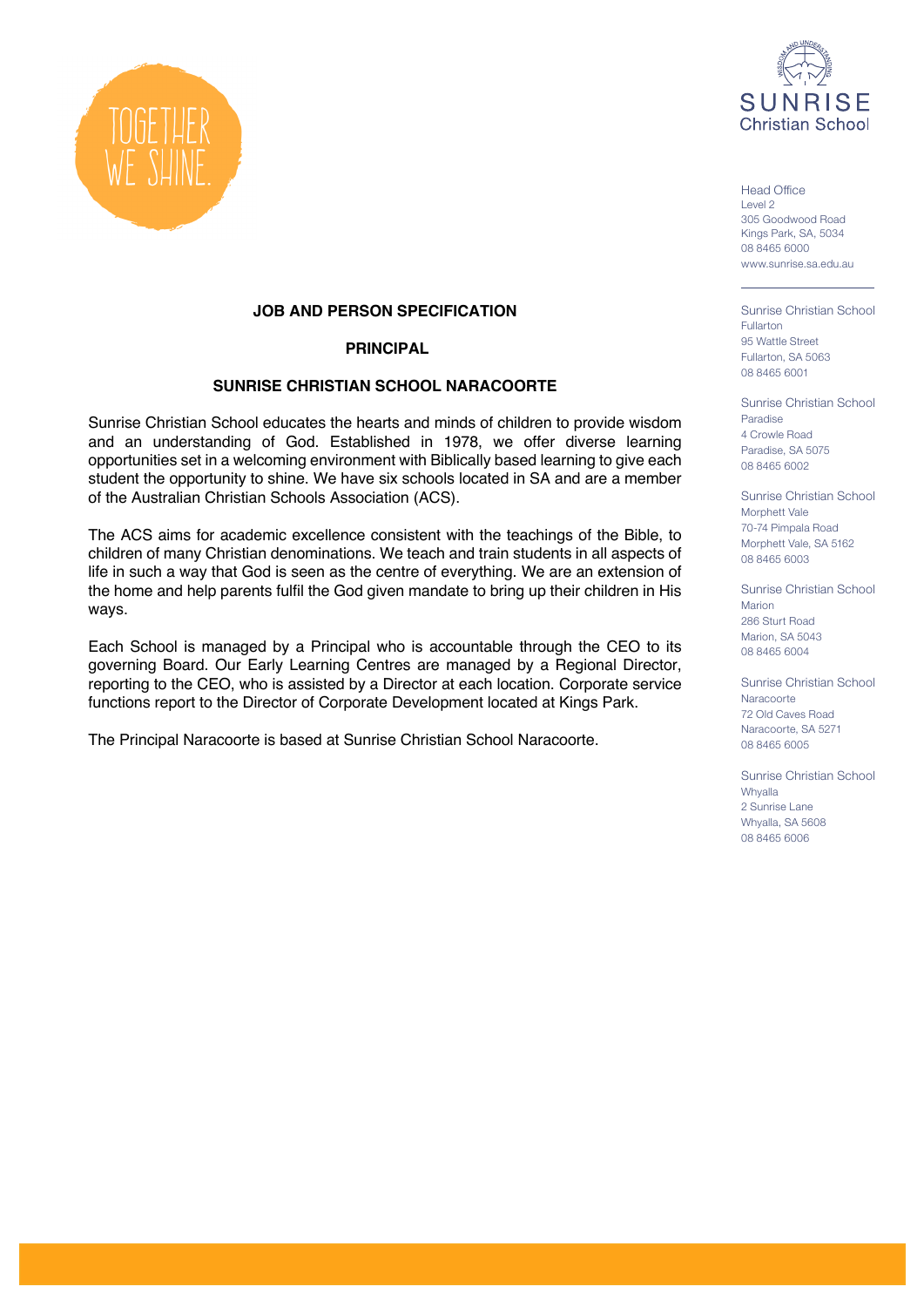

# **JOB SPECIFICATION**

# **OVERVIEW**

The Principal Naracoorte is accountable to the CEO and is a key Management role responsible for the management of Sunrise Christian School Naracoorte in line with the direction and policies set by the Board. The position is responsible for:

- Leadership of all areas of the school
- Provision of oversight and direction to staff
- Promotion and growth of the school
- Ensuring staff and student needs are met in accordance with school policies and procedures
- Spiritual leadership of the school
- Management of the school budget within school policies
- Ensuring cohesiveness between the school and church communities
- Ensuring the highest teaching standards are maintained
- Overseeing the administration of the school
- Enrolment of new families and students into the campus

# **KEY RESPONSIBILITIES**

### **LEADERSHIP OF THE SCHOOL**

- Leadership of the spiritual direction of staff and students
- Leadership of school development in conjunction with the Manager Corporate **Services**
- Involvement on a regular basis in the leadership of the community of schools including attending Leadership meetings and planning days to ensure the school is part of a cohesive ACS community
- Preparation of reports for the Board on the progress of the School as and when requested
- Attendance at Board and other meetings as and when requested

# **PROVISION OF OVERSIGHT AND DIRECTION TO STAFF**

- Ensuring school policies and procedures are followed by all employees
- Support, encourage, supervise and care for staff
- Ensuring the highest teaching standards are maintained by promoting staff development and continual learning by teaching staff
- Oversight of staff development including implementation of the staff appraisal policy
- Ensuring staff needs are met in accordance with school policies and procedures
- Ensuring WHS policies and procedures are given a high priority and followed by all staff



Head Office Level 2 305 Goodwood Road Kings Park, SA, 5034 08 8465 6000 www.sunrise.sa.edu.au

Sunrise Christian School Fullarton 95 Wattle Street Fullarton, SA 5063 08 8465 6001

Sunrise Christian School Paradise 4 Crowle Road Paradise, SA 5075 08 8465 6002

Sunrise Christian School Morphett Vale 70-74 Pimpala Road Morphett Vale, SA 5162 08 8465 6003

Sunrise Christian School Marion 286 Sturt Road Marion, SA 5043 08 8465 6004

Sunrise Christian School **Naracoorte** 72 Old Caves Road Naracoorte, SA 5271 08 8465 6005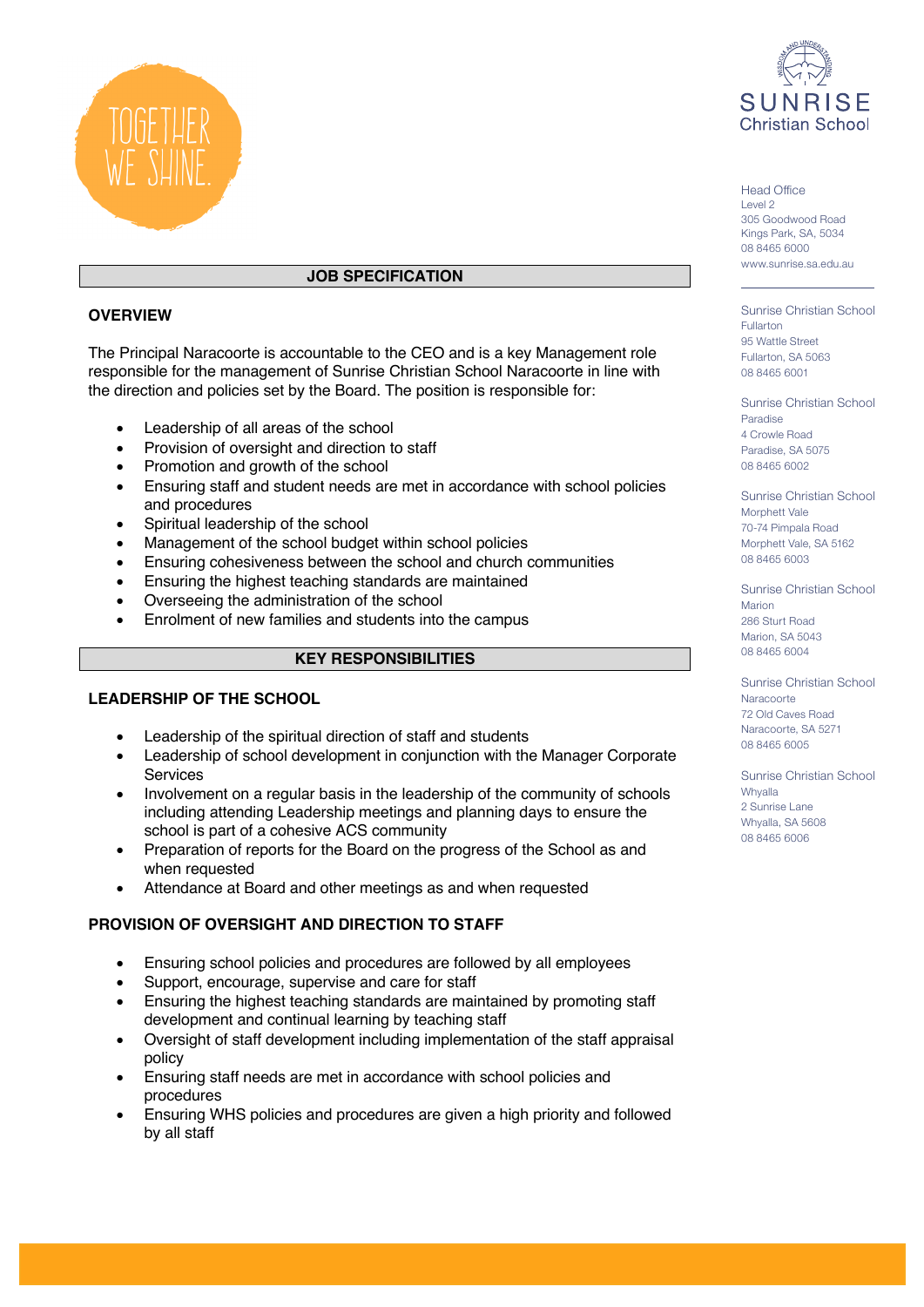

# **PROMOTION AND GROWTH OF THE SCHOOL**

- Promotion of the school in accordance with school policy
- Ensuring communication between the local community and school is maintained in a manner that facilitates the continued growth of the school
- Enabling opportunities to meet with prospective families in a way that promotes the growth of the school
- Enrolment of new families and students into the school

#### **ENSURING STUDENT NEEDS ARE MET IN ACCORDANCE WITH SCHOOL POLICIES AND PROCEDURES**

- Overseeing the discipline of students according to school policies and procedures
- Maintaining clear and positive communication with student caregivers
- Ensuring the identification and provision of students special needs is given priority to enable the best learning outcome for all students
- Endeavour to ensure that student behaviour is in accordance with sound Christian values and practices and established school policies

# **SPIRITUAL LEADERSHIP OF THE SCHOOL**

- Facilitate staff and student devotional programs to foster commitment to and worship of Jesus Christ as Lord and Saviour, consistent with the Biblical beliefs, values, practices and standards of Adelaide Christian Centre
- Demonstrate a mature faith in all areas of leadership
- Attend at least one Sunday morning service at Adelaide Christian Centre per school term

### **FINANCIAL MANAGEMENT OF THE SCHOOL**

- Management of the school budget as per school policy and procedures
- Oversight of building projects in conjunction with the Manager Corporate **Services**
- Ensuring provision of instructional aids, methods and materials that will support effective, sound and creative teaching within budget constraints

### **MANAGEMENT OF THE ADMINISTRATION OF THE SCHOOL**

- Efficient management of the administration roles within the school
- Facilitating the smooth running of the school by ensuring it is administered in a timely and efficient manner
- Work closely with the Manager Corporate Services and Corporate Services Team to ensure all administration functions are provided in an efficient manner

The position will be reviewed as the role changes and will be appraised on a regular basis.



Head Office Level 2 305 Goodwood Road Kings Park, SA, 5034 08 8465 6000 www.sunrise.sa.edu.au

Sunrise Christian School Fullarton 95 Wattle Street Fullarton, SA 5063 08 8465 6001

Sunrise Christian School Paradise 4 Crowle Road Paradise, SA 5075 08 8465 6002

Sunrise Christian School Morphett Vale 70-74 Pimpala Road Morphett Vale, SA 5162 08 8465 6003

Sunrise Christian School Marion 286 Sturt Road Marion, SA 5043 08 8465 6004

Sunrise Christian School **Naracoorte** 72 Old Caves Road Naracoorte, SA 5271 08 8465 6005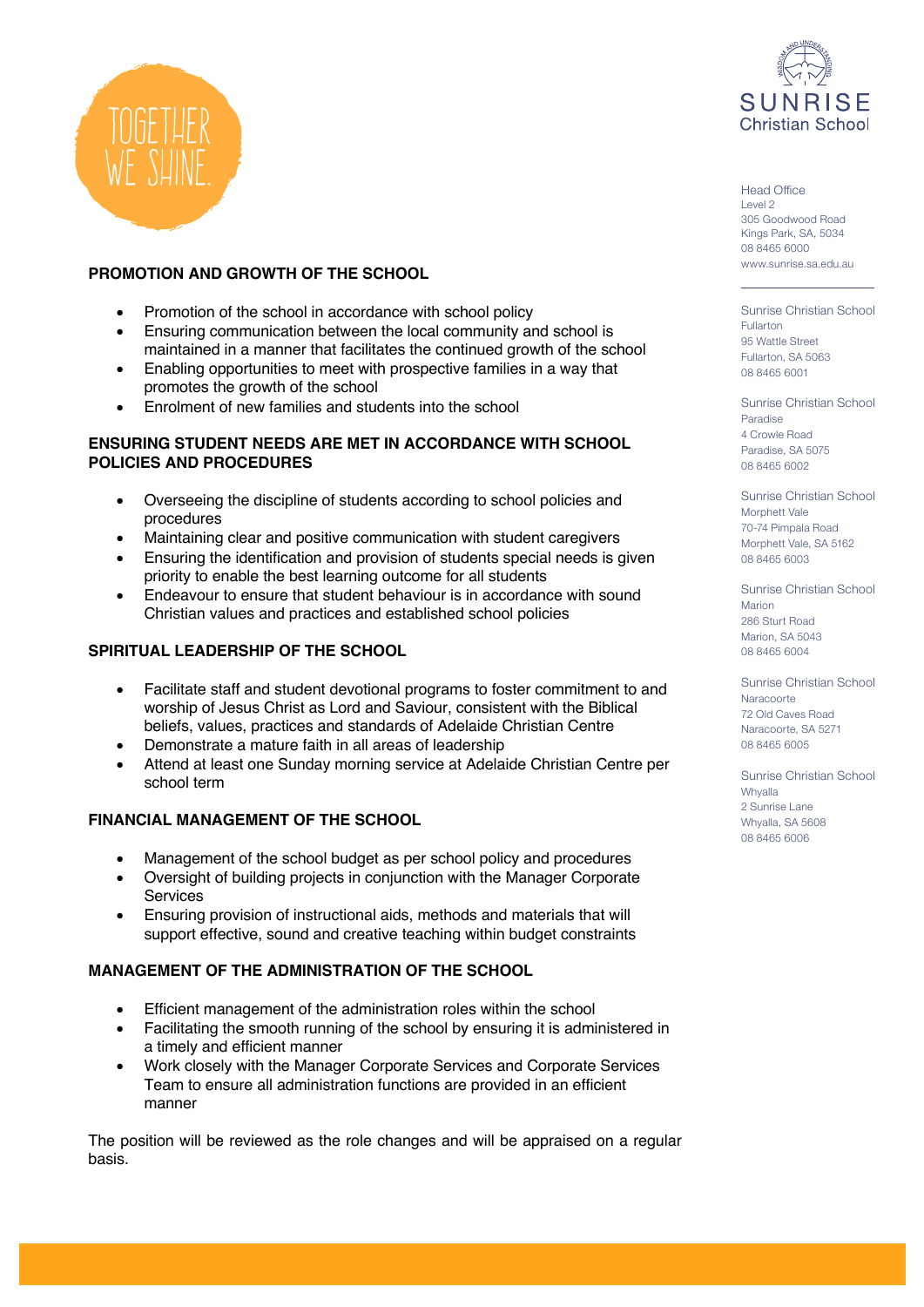



**Approved \_\_\_\_\_\_\_\_\_\_\_\_\_\_\_\_\_\_\_\_\_\_\_\_\_\_\_\_\_\_\_\_ Date \_\_\_\_\_\_\_\_\_\_\_\_\_\_\_\_\_\_\_ Kym Golding, CEO - Signature**

**Approved \_\_\_\_\_\_\_\_\_\_\_\_\_\_\_\_\_\_\_\_\_\_\_\_\_\_\_\_\_\_\_ Date\_\_\_\_\_\_\_\_\_\_\_\_\_\_\_\_\_\_**

**Applicant's Signature** 

# **PERSON SPECIFICATION**

# **ESSENTIAL MINIMUM REQUIREMENTS**

# **EDUCATIONAL QUALIFICATIONS**

- Relevant tertiary degree
- Current registration to teach in a school in South Australia

# **SKILLS / ABILITIES**

- High level of interpersonal, conflict resolution and communication skills
- The ability to work with all levels of staff and management
- Demonstrated ability to coordinate the management and motivation of a range of professional staff, including teachers, administrative and maintenance staff, students and parents, to achieve defined outcomes
- Proven capacity to think and act innovatively
- Proven ability to communicate effectively both verbally and in writing.
- The ability to complete variable workloads to a high standard and to imposed deadlines
- Proven ability to work as a member of a team in a manner that fosters the support and co-operation of team members
- Demonstrated ability to make decisions and implement policies
- Demonstrated ability to achieve outcomes through effective delegation
- Proven leadership qualities and demonstrated ability to unite diverse activities to common aims
- Demonstrated commitment to the development and well being of staff and students
- Ability to relate to and guide students in behavioural and disciplinary issues based on Christian principles consistent with the School's ethos
- Proficient in the use of MS Office and MAC computers

# **PERSONAL ATTRIBUTES**

- An ongoing commitment to the Lord Jesus Christ as Lord and Saviour, consistent with the Biblical standards of Adelaide Christian Centre
- A demonstrated love and reverence for God's Word as the foundation for Christian living, especially Biblical creation
- A mature faith and active involvement in a local church
- A proven lifestyle founded on Biblical Christian principles
- A life that demonstrates the indwelling of the Holy Spirit

Head Office Level 2 305 Goodwood Road Kings Park, SA, 5034 08 8465 6000 www.sunrise.sa.edu.au

Sunrise Christian School Fullarton 95 Wattle Street Fullarton, SA 5063 08 8465 6001

Sunrise Christian School Paradise 4 Crowle Road Paradise, SA 5075 08 8465 6002

Sunrise Christian School Morphett Vale 70-74 Pimpala Road Morphett Vale, SA 5162 08 8465 6003

Sunrise Christian School Marion 286 Sturt Road Marion, SA 5043 08 8465 6004

Sunrise Christian School **Naracoorte** 72 Old Caves Road Naracoorte, SA 5271 08 8465 6005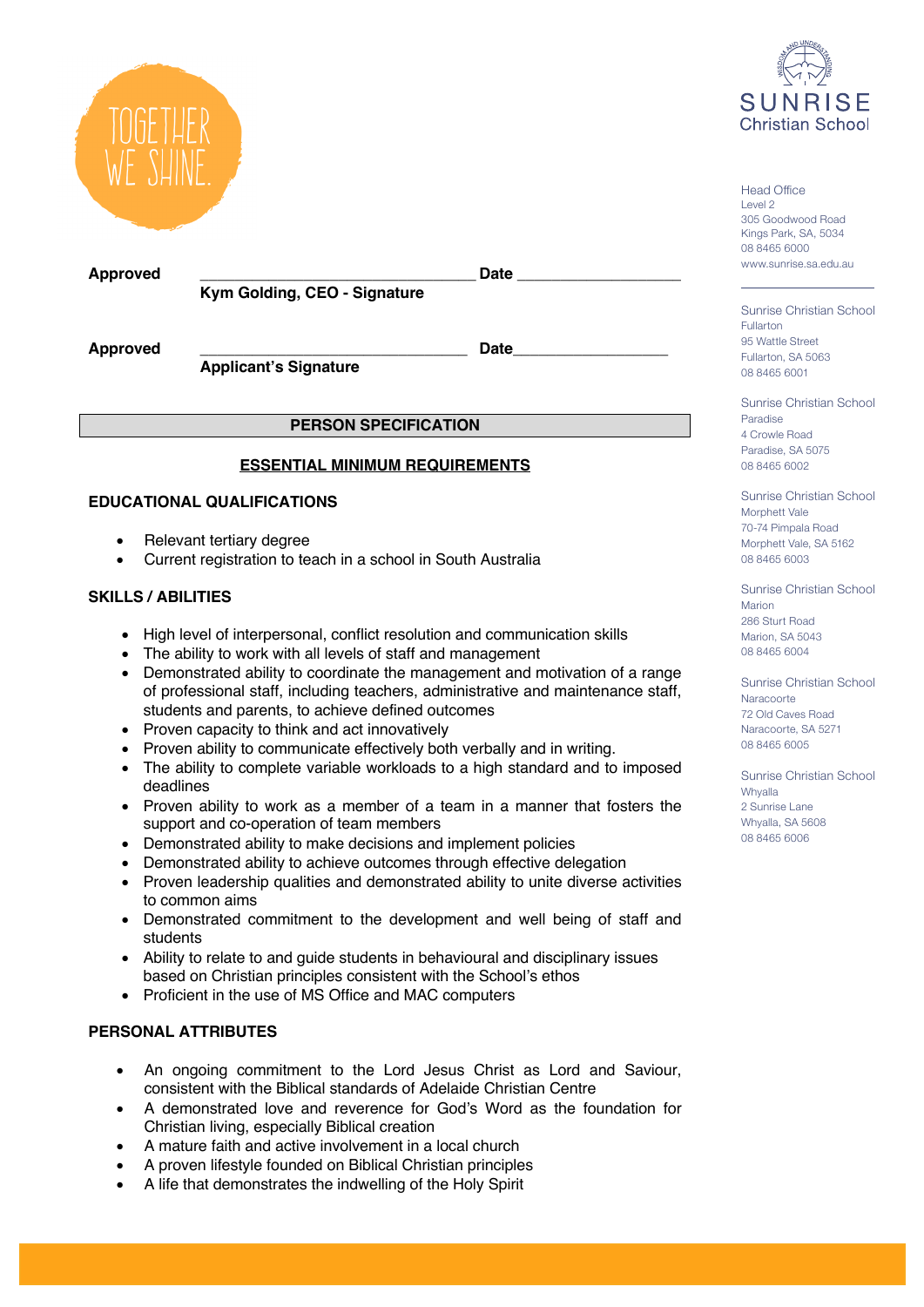

- A willingness to affirm the principles in the ACS Statement of Faith
- A Christian with a strong commitment to Christian Education and a determination to serve God in a Christian school community and to help each member prosper
- Clear commitment to the heart and vision of ACS and its objectives and a preparedness to be actively involved in its outworking
- Desire to grow in a personal and professional manner

# **EXPERIENCE**

- Teaching experience in School environment/community
- Proven record of success in management and leadership in a school
- Demonstrated experience in ministering the Word of God and in preparation of devotional material
- Involvement in a personal professional development program
- Experience in the preparation of reports, newsletters, and promotional material and similar documents
- Previous experience in the successful financial and administrative management of an educational organisation

#### **KNOWLEDGE**

- Sound knowledge of the operation of a Primary Educational Facility.
- Sound knowledge of the Philosophy and Ethos of Sunrise Christian School
- Sound understanding of a Bible-based curriculum and pedagogical approach
- Sound working knowledge of governance procedures and practises
- Understanding of the range of teaching methodologies necessary for teaching the appropriate range of learning styles
- Knowledge of student behaviour related issues and accepted management protocol
- Understanding of risk management requirements
- Knowledge of compliance requirements
- Excellent knowledge and understanding of administrative systems and processes
- Understanding of financial management principles

## **DESIRABLE CHARACTERISTICS**

#### **QUALIFICATIONS**

• Post-graduate management qualifications will be well regarded

#### **SKILLS AND ABILITIES**

- Modelling excellent teaching practice and the capacity to mentor other teachers, including graduates
- Proven ability to develop and work with teams in a performance culture



Head Office Level 2 305 Goodwood Road Kings Park, SA, 5034 08 8465 6000 www.sunrise.sa.edu.au

Sunrise Christian School Fullarton 95 Wattle Street Fullarton, SA 5063 08 8465 6001

Sunrise Christian School Paradise 4 Crowle Road Paradise, SA 5075 08 8465 6002

Sunrise Christian School Morphett Vale 70-74 Pimpala Road Morphett Vale, SA 5162 08 8465 6003

Sunrise Christian School Marion 286 Sturt Road Marion, SA 5043 08 8465 6004

Sunrise Christian School **Naracoorte** 72 Old Caves Road Naracoorte, SA 5271 08 8465 6005